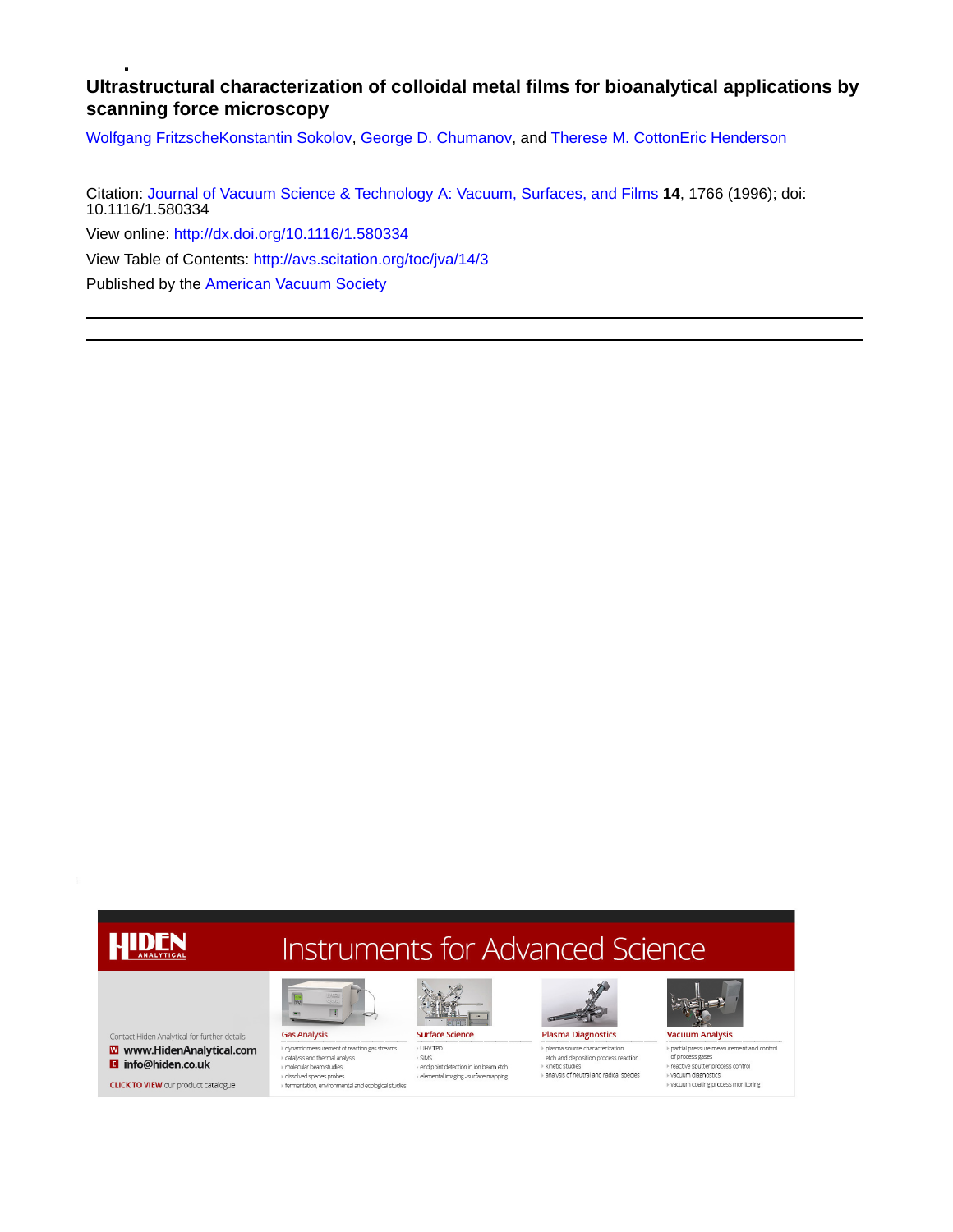## **Ultrastructural characterization of colloidal metal films for bioanalytical applications by scanning force microscopy**

Wolfgang Fritzsche<sup>a)</sup> *Zoology and Genetics Department, Iowa State University, Ames, Iowa 50011*

Konstantin Sokolov, George D. Chumanov, and Therese M. Cotton *Chemistry Department, Iowa State University, Ames, Iowa 50011*

Eric Henderson

*Zoology and Genetics Department, Iowa State University, Ames, Iowa 50011*

(Received 2 October 1995; accepted 8 January 1996)

Colloidal metal films (CMFs) are prepared by the attachment of silver, gold, or platinum (or other metal) particles to a glass slide modified by silanization with 3-mercaptopropyl silane. The covalent attachment of the metal particles occurs through the metal–sulfur bond. In these samples the local electromagnetic field is enhanced near the surface of the CMF due to excitation of plasmon resonances. This phenomenon can be used for a variety of analytical applications. Because the optical properties are strongly dependent on the morphology of the film, its structural characterization becomes of great importance. To further characterize CMFs we have used scanning force microscopy (SFM). Initial studies revealed lateral dimensions of the particles as well as the particle density. Height measurements were made using the three-dimensional topographic image of the surface yielded by SFM, and were used to evaluate the selective deposition of a silica spacer layer onto the metal particles. Comparative SFM measurements in water and air using different imaging modes were performed to investigate the mechanical stability of CMFs against the forces exerted by the scanning tip. © *1996 American Vacuum Society.*

#### **I. INTRODUCTION**

Corrugated silver and gold surfaces exhibit surface enhancement of the electromagnetic fields.<sup>1</sup> This effect is the basis for surface enhanced Raman scattering spectroscopy (SERS) and surface-enhanced fluorescence (SEF) (for reviews, see Refs. 2 and 3). Both phenomena have great potential for analytical applications and this has stimulated the development of new substrates for the enhancement of the optical signals. Recently, colloidal metal films (CMFs) were introduced as new substrates for surface-enhanced spectroscopies. $4,5$  They consist of small  $(10-100 \text{ nm})$  metal particles covalently bound to a derivatized substrate. Bonding is accomplished through different functional groups such as thiol, pyridyl, carboxy, and amino, which have a high affinity for the metal. In comparison to conventional substrates, e.g., vacuum deposited metal islands, the shape and the size of the metal structures can be more readily controlled. Unlike colloidal solutions, the CMFs do not undergo uncontrolled aggregation and can be easily studied in different chemical environments. The particle density at the surface as well as the aggregation of the colloids as a prerequisite for an enhancement can be controlled.<sup>6</sup> We are interested in applications of these substrates for the development of more sensitive optical detection methods.

The magnitude and distance dependence of the enhancement phenomena are strongly affected by surface topography. Because the strongest enhancement of the electromagnetic field occurs in the space between particles, $4$  selective adsorption of molecules in this space is critical for maximum SERS and SEF. Molecule adsorption directly on the metal particles of CMFs results in strongest Raman enhancement, whereas adsorption between the particles maximizes fluorescence enhancement.<sup>4</sup> In the case of molecules directly adsorbed onto the metal particles, SEF is influenced by quenching processes. Optimal positioning of analytes as well as minimization of fluorescence quenching can be achieved by surface modification of CMFs. One way of doing this is the selective deposition of a silica spacer layer on metal particles or in between them.

Microscopical characterization of CMFs using scanning electron microscopy (SEM) revealed the distribution of the colloidal particles on the surface as well as the lateral dimensions.4 To monitor surface roughness and heights of adsorbed particles we used the scanning force microscope  $(SFM)$ , which yields a the three-dimensional  $(3D)$  topography of the investigated surface.<sup>7</sup> Using this approach we characterized CMF modification by silanization. Moreover, we exploited the ability of the SFM to make measurements on CMF specimens in air and in solution.

#### **II. MATERIALS AND METHODS**

#### **A. Colloidal metal films**

The preparation of CMFs is described elsewhere.<sup>4</sup> Briefly, a glass slide was derivatized with (3-mercaptopropyl) trimethoxysilane (MPS), followed by immersion into the previously prepared aqueous colloidal suspension with different concentrations of Ag particles. CMFs were formed as result

a)Author to whom correspondence should be addressed; electronic mail: wfritz@iastate.edu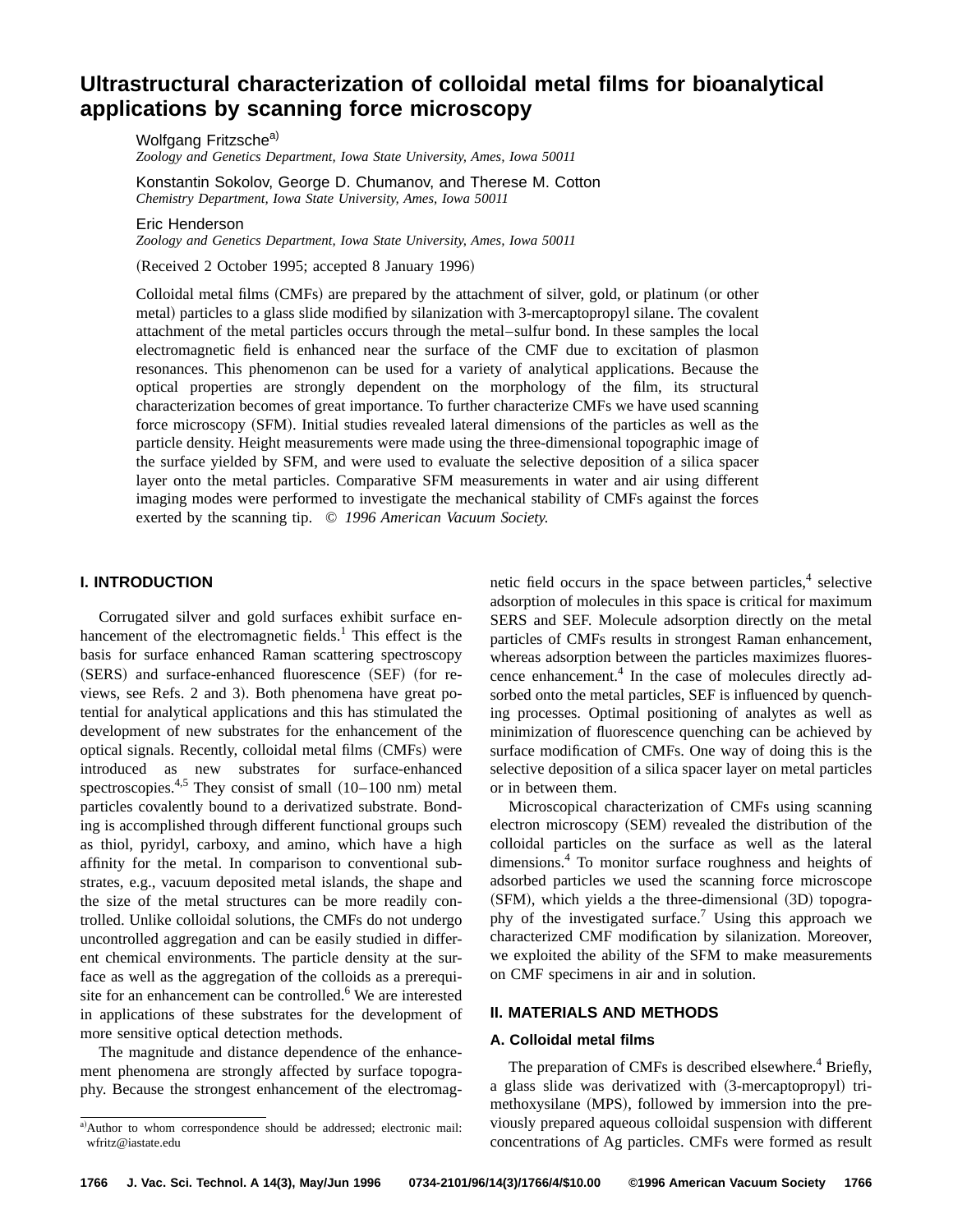of adsorption of Ag particles on the derivatized glass surface [cf. Fig.  $4(a)$ ]. Silver colloids were prepared by citrate reduction.<sup>8</sup> Colloidal particles from the same batch were used for CMF preparation. CMFs were modified by deposition of silica as a spacer layer [cf. Figs. 4(b) and  $4(c)$ ]. This spacer layer was prepared using a standard silanization reaction by hydrolysis of tetraethoxysilane (TEOS) as described by Anderson *et al.*<sup>9</sup>

It was found that CMFs are most stable while stored in colloidal solution. Air drying was performed after rinsing the samples in distilled water. Electron microscopy was performed using a JEOL 1200EX scanning transmission electron microscope. For scanning electron microscopy a platinum/palladium  $(80:20)$  film of approximately 10 nm thickness was deposited on the CMF specimens using a Polaron E5 100 sputter coater. For transmission electron microscopy colloidal particles were adsorbed onto Formvar coated copper grids.

#### **B. Scanning force microscopy**

SFM data were collected using a BioScope Digital Instruments (DI), Santa Barbara, CA]. Images were obtained in the topographic mode, such that the feedback maintains the cantilever deflection/oscillation amplitude constant for the contact/tapping modes, respectively. The force excerted by the scanning tip was minimized by scanning with the lowest (contact mode) or highest (tapping mode) possible setpoint. In air data were collected using the tapping mode with silicon NanoProbe tips (DI), while in water standard pyramidal shaped  $Si_3N_4$  tips (DI) were used for the tapping and contact modes. The standard BioScope fluid cell was used without the O ring. Scanning was performed using a J scanner with a 100  $\mu$ m lateral scan range. Image processing and analysis were carried out using the NanoScope software and NIH-Image 1.49 (NIH, Bethesda, MD). Estimation of lateral dimensions of a topographic feature was done at the full width at half-maximum height.<sup>10</sup> For particle density estimation all particle centers in randomly chosen squares of  $4 \mu m$  size were counted and averaged.

#### **III. RESULTS**

#### **A. Imaging of CMFs in water**

CMF specimens before and after modification by deposition of silica were imaged in water. In contact mode imaging, the stability was generally low; only occassional scan lines revealed round particles covering the surface. Usually, the first scan was noisy (we believe this was due to transport of material by the tip), whereas the following scans resulted in surfaces without particles. By using tapping mode imaging, the stability could be increased for larger scan sizes  $(>=10$  $\mu$ m), resulting in images of the modified surface in the first scan (Fig. 1). Despite a number of noisy scan lines, the submonolayer surface coverage by round particles was visible (e.g., a circled region). Other surface features included rodlike structures and clusters with an increased height compared to surrounding areas. Determination of particle dimen-



FIG. 1. Tapping mode scanning force microscopy of colloidal metal films in water. The height is brightness coded according to the gray-scale bar. A submonolayer of round particles is visible (e.g., circled region). Other observed features involve rodlike structures (arrows) and clusters of material exhibiting a greater height than the surrounding area (arrowheads).

sions was hampered by the instability of the images, but heights in the range of 70–100 nm could be measured. The unmodified surface yielded only occassional images of particles during noisy SFM measurements.

#### **B. Unmodified air-dried colloidal metal films**

Scanning force microscopy revealed a flat surface covered by a submonolayer of round particles [Fig. 2(a)], confirming previous SEM studies of similar specimens.<sup>4</sup> The particles appeared to be regularly distributed and only occassionally were clusters visible. The particle density was about  $23/\mu m^2$ . A narrow distribution of particle height and width was found. Typical dimensions were  $\sim$ 100 nm (height) and  $\sim$ 175 nm (width) [inset, Fig. 2(a)]. Regions without metal particles exhibited a surface roughness in the range of a few nm.

In addition to the round particles, rodlike structures were occassionally found (arrows in Fig. 2); these latter had lengths of up to several mm and widths and heights comparable to the colloidal particles. In some cases, these struc-



FIG. 2. Scanning force microscopy of colloidal metal films. Images were collected in tapping mode in air. Arrows mark rodlike structures. The insets show a cross section of one particle. (a) Unmodified specimen. (b) Specimen after surface modification by silica deposition.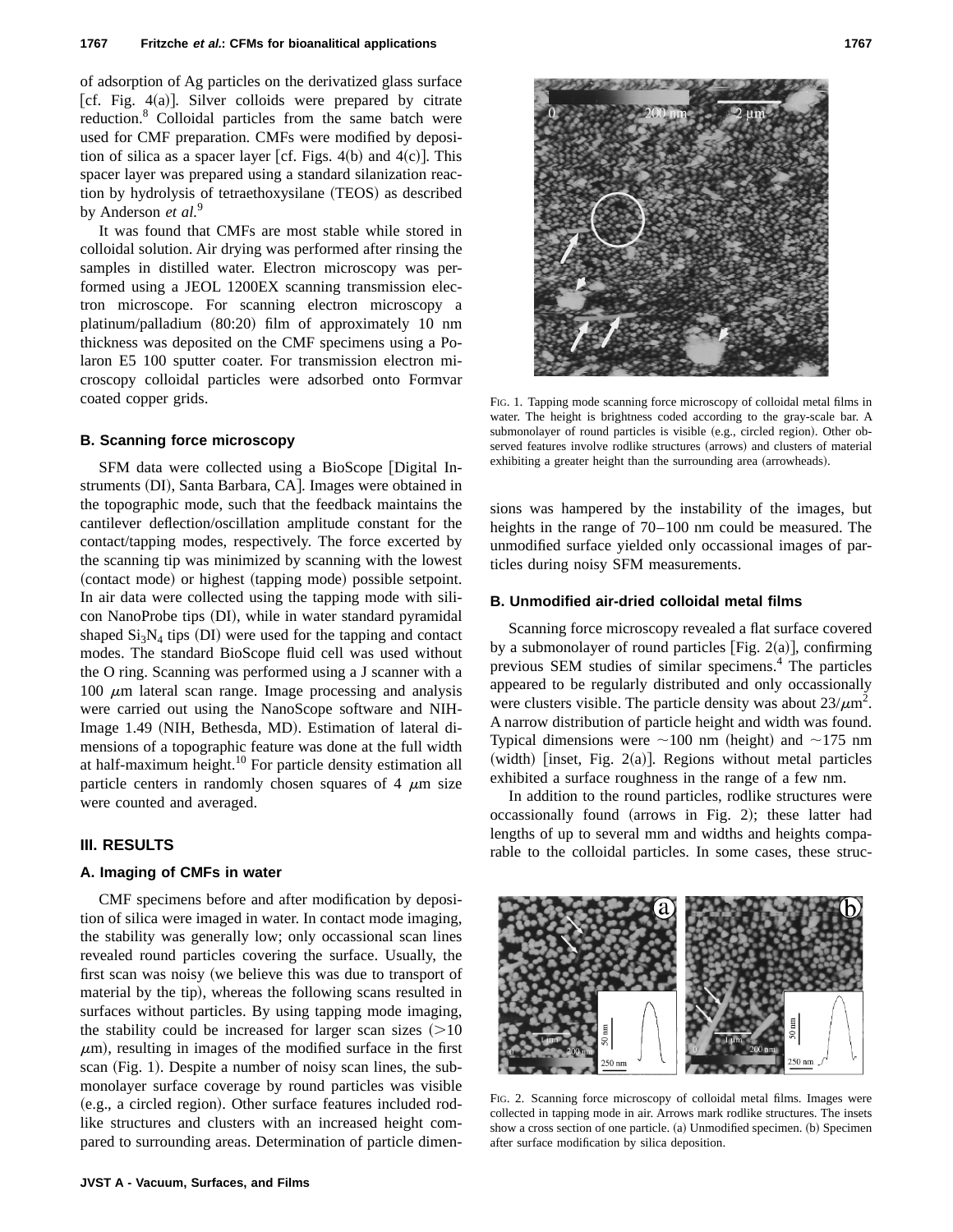

FIG. 3. Dimensions of an unmodified (white bars) colloidal metal particle and after silica modification (gray bars). In the overlapping regions the higher bars are shown in the background.

tures were observed to be partially covered by colloidal particles  $[Fig. 2(a)]$  as well as laying on top of the round particles [Fig.  $2(b)$ ].

#### **C. Modified CMFs in air**

CMF specimens were imaged in air after deposition of silica. No apparent changes in contrast or stability were observed [Fig.  $2(b)$ ]. The surface coverage seemed to have increased, but determination of the particle density resulted in the same value as before the modification procedure  $(\sim 23)$ particles/ $\mu$ m<sup>2</sup>). The distribution of the particles over the surface appeared slightly different from the unmodified sample: Fewer clusters of particles were found. An increase in the particle dimensions was observed [inset, Fig.  $2(b)$ ]. The height was  $115\pm8$  nm compared to  $100\pm7$  nm for the untreated particles [Fig. 3(a)], and the width reached  $203\pm11$ nm compared to  $179 \pm 10$  nm for the particles before modification [Fig.  $3(b)$ ].

#### **IV. DISCUSSION**

The SFM was successfully used to image modified CMFs in water, revealing the metal particles bound to the substrate  $(Fig. 1)$ . We initially visualized the particles before air drying, an event that could cause structural changes of the sample due to the high surface tension. However, no significant differences in the images of the hydrated sample compared to the air-dried samples were observed and we conclude that at the limit of resolution of this imaging method the CMFs are stable against air-drying effects.

Imaging in water was not possible in contact mode, probably due to the high shear forces exerted by the scanning tip that resulted in the removal of the particles from the surface. This supposition is supported by the nature of the instability (which resembles material transport by the tip) and the images of the subsequent scans, that revealed empty surfaces with improved imaging stability. We believe that the surface was covered with colloidal particles before scanning, as shown by occassional visible particles and by imaging the same sample using tapping mode in water  $(cf. Fig. 1)$  or air

 $|$  Fig. 4(b) |. What is the mechanism of surface modification is an important question. Do the silica spacer layers cover the whole sample [Fig.  $4(c)$ ], or is there any specific adsorption by

responded roughly to the scan size.

particles  $[Fig. 4(b)]$  and/or substrate? Compared to the particle before modification [Fig. 4(a)], a nonspecific covering should result in no height increase and an increase in sample

dried [cf. Fig.  $2(b)$ ]. Further support comes from an observation made by simultaneous imaging with the inverted optical microscope that yielded ''windows'' in the brown surface layer after imaging by SFM. The size of these windows cor-

Scanning in water using tapping mode yielded different mechanical stability for the samples before and after surface modification. Unmodified samples were only occassionally stable, but samples with modified CMFs could be imaged with a reasonable amount of stability  $(Fig. 1)$ . We assume this phenomenon of stabilization is due to increased substrate adsorption caused by the additional layer introduced by silica modification. The silica layer could stabilize the particles by coverage of the whole sample and ''immobilizing'' underlying material on the substrate surface  $|Fig. 4(c)|$ , or at least by increasing the contact area between particle and substrate



FIG. 4. Cross-sectional view through one particle with dimensions of *h* (height) and *d* (diameter), demonstrating dimensional changes that would result from selective and nonselective mechanisms of modification. (a) Unmodified silver particle on the derivatized glass surface. (b) Particle selectively modified with a silica layer (thickness  $t$ ); the width increased by  $2t$ , the height by  $t$ . Note the unmodified substrate.  $(c)$  Particle and substrate are modified with a silica layer, so the width is again  $d+(2t)$ , but there is no apparent height increase compared to the unmodified particle.